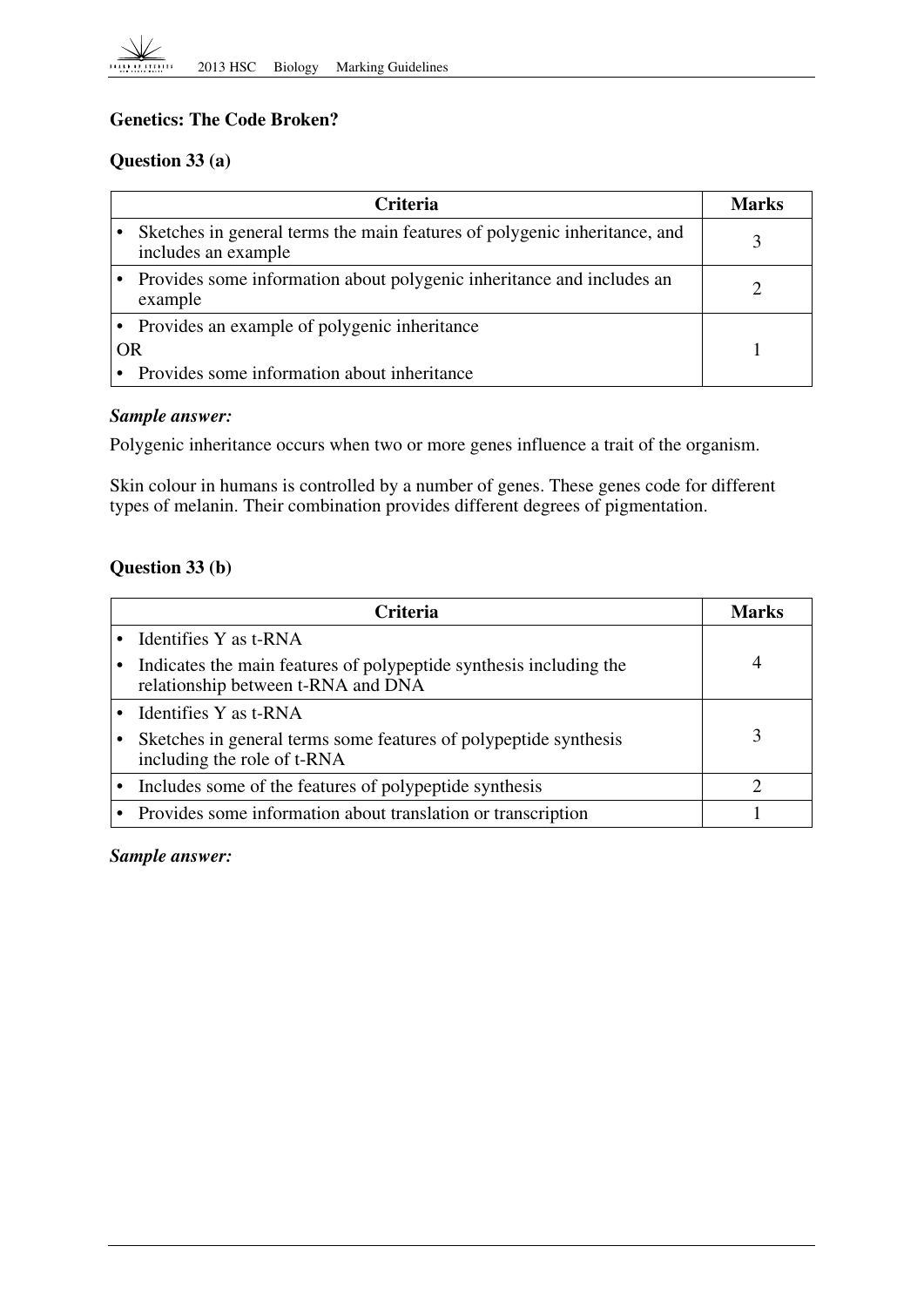

## **Question 33 (c) (i)**

| <b>Criteria</b>                                    | <b>Marks</b> |
|----------------------------------------------------|--------------|
| • Constructs a correct Punnett square              |              |
| • Constructs a recognisable Punnett square         |              |
| OR                                                 |              |
| Identifies the Mendelian dihybrid phenotypic ratio |              |

#### *Sample answer:*

Purple long: purple round: red long: red round ratio 9:3:3:1

| <b>Gametes</b> | PL          | Pl               | pL      | $\mathbf{D}$ |
|----------------|-------------|------------------|---------|--------------|
| PL             | <b>PPLI</b> | PPL1             | PpLL    | PpLI         |
| P1             | <b>PPL</b>  | PP <sub>11</sub> | PpLl    |              |
| pL             | PpLL        | PpLl             | p p L L | ppLl         |
| pl             |             |                  |         |              |

#### **Question 33 (c) (ii)**

|           | <b>Criteria</b>                                                                                                                     | Marks                       |
|-----------|-------------------------------------------------------------------------------------------------------------------------------------|-----------------------------|
|           | Draws a clear relationship between the Mendelian ratio and location of<br>genes                                                     |                             |
|           | Relates variation of the ratio to linkage (location on the same<br>chromosome)                                                      | 3                           |
|           | Relates the differences in ratio to the relative distance of genes on<br>chromosomes                                                |                             |
|           | States the relationship between the recombination ratio and the relative<br>position of genes on the chromosome                     | $\mathcal{D}_{\mathcal{L}}$ |
|           | Provides any relevant information regarding linkage or relates the<br>Mendelian ratio to location of genes on different chromosomes |                             |
|           | Provides any relevant information regarding linkage                                                                                 |                             |
| <b>OR</b> |                                                                                                                                     |                             |
|           | Relates the Mendelian ratio to location of genes on different chromosomes                                                           |                             |

#### *Sample answer:*

The Mendelian ratios (of 9:3:3:1) are achieved when the genes are located on different chromosomes which are inherited independently.

The results obtained by Bateson & Punnett can be explained if the genes are located on the same chromosome (and therefore not inherited independently).

These results can be used to map the relative positions of genes on the chromosome as the closer they are located on the chromosome, the less likely crossing over (or recombination) will occur. The closer the phenotypic ratios are to 9:3:3:1, the further apart on the chromosomes the 2 genes are located.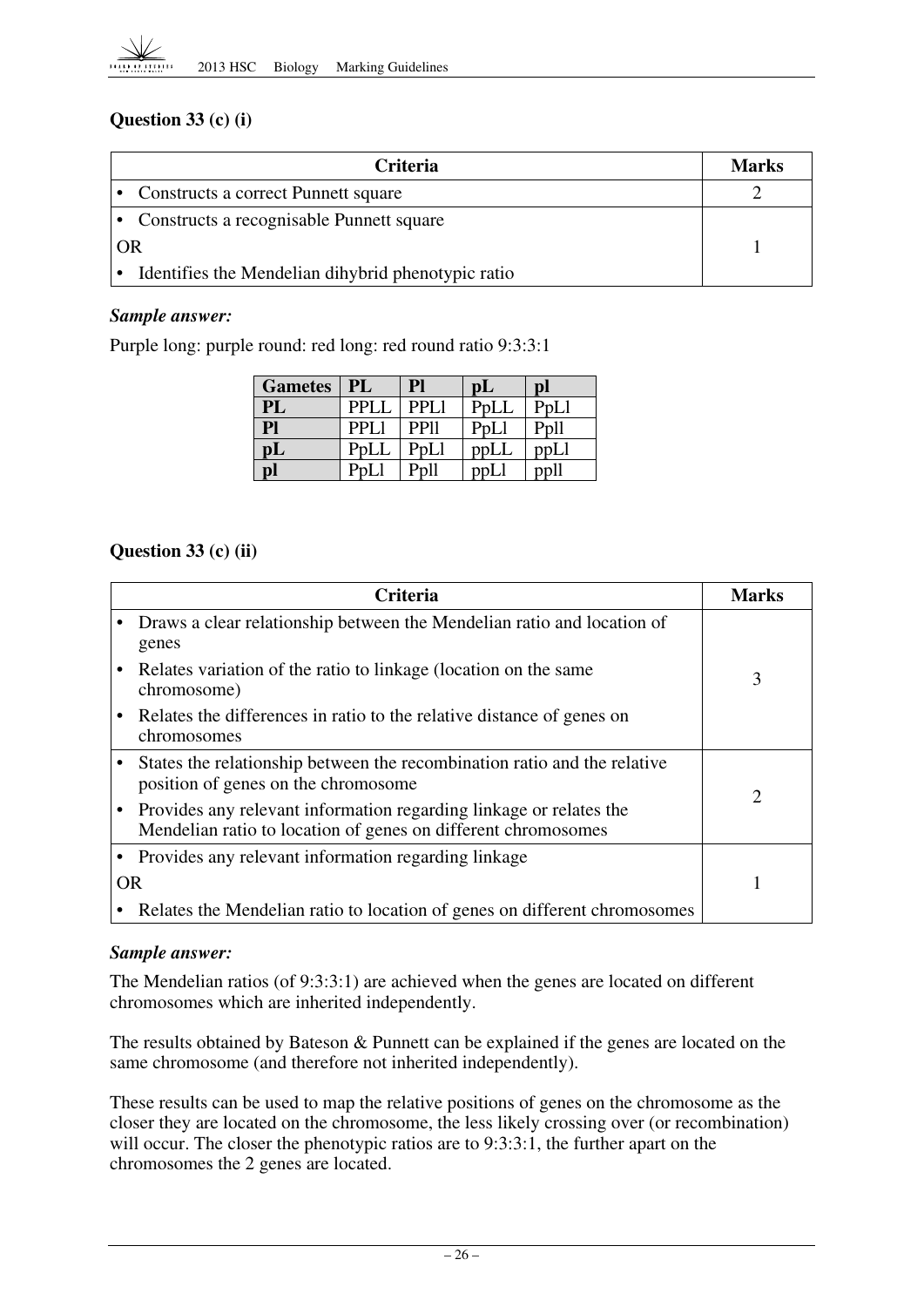

## **Question 33 (d)**

|           | <b>Criteria</b>                                                      | Marks   |
|-----------|----------------------------------------------------------------------|---------|
|           | Identifies ways in which genetic change occurs                       |         |
|           | Provides named examples of some genetic changes                      |         |
|           | Describes how genetic technology influences society                  | 6       |
|           | Includes a limitation of the technologies                            |         |
|           | Provides a logical sequence                                          |         |
|           | Relates understanding of genetic change to use of genetic technology |         |
|           | Identifies ways in which genetic change occurs                       |         |
|           | Identifies some genetic technologies                                 | $4 - 5$ |
|           | Relates the genetic technologies to influence on society             |         |
|           | Provides some information regarding an example of genetic change     | $2 - 3$ |
|           | Provides some information on genetic technologies                    |         |
|           | Provides some information about an example of genetic change         |         |
| <b>OR</b> |                                                                      |         |
|           | Provides some information on a genetic technology                    |         |

#### *Sample answer:*

Selective breeding such as cloning has been used by people in the past as a known mechanism for genetic change, well before our understanding of modern genetics. We know that the desirable traits are encompassed in genes. Mechanisms now used to change genes include recombinant DNA technology, and whole animal cloning eg Dolly the sheep.

Knowledge about recombinant DNA means that scientists are able to genetically modify plants and animals for human benefit. There are now genetic varieties of cotton resistant to fungal/insect attack saving farmers money and increasing production. There are now strawberries with an 'anti-freeze' gene from salmon, allowing farmers to grow strawberries in cold weather, hence increasing strawberry production. People with diabetes now use genetically modified human insulin, with little if any side effects compared with bovine insulin in the past and thus putting less strain on the health system. Several limitations include research costs (\$) and public concern about genes from 'other organisms' being inserted into plants/animals used for human consumption.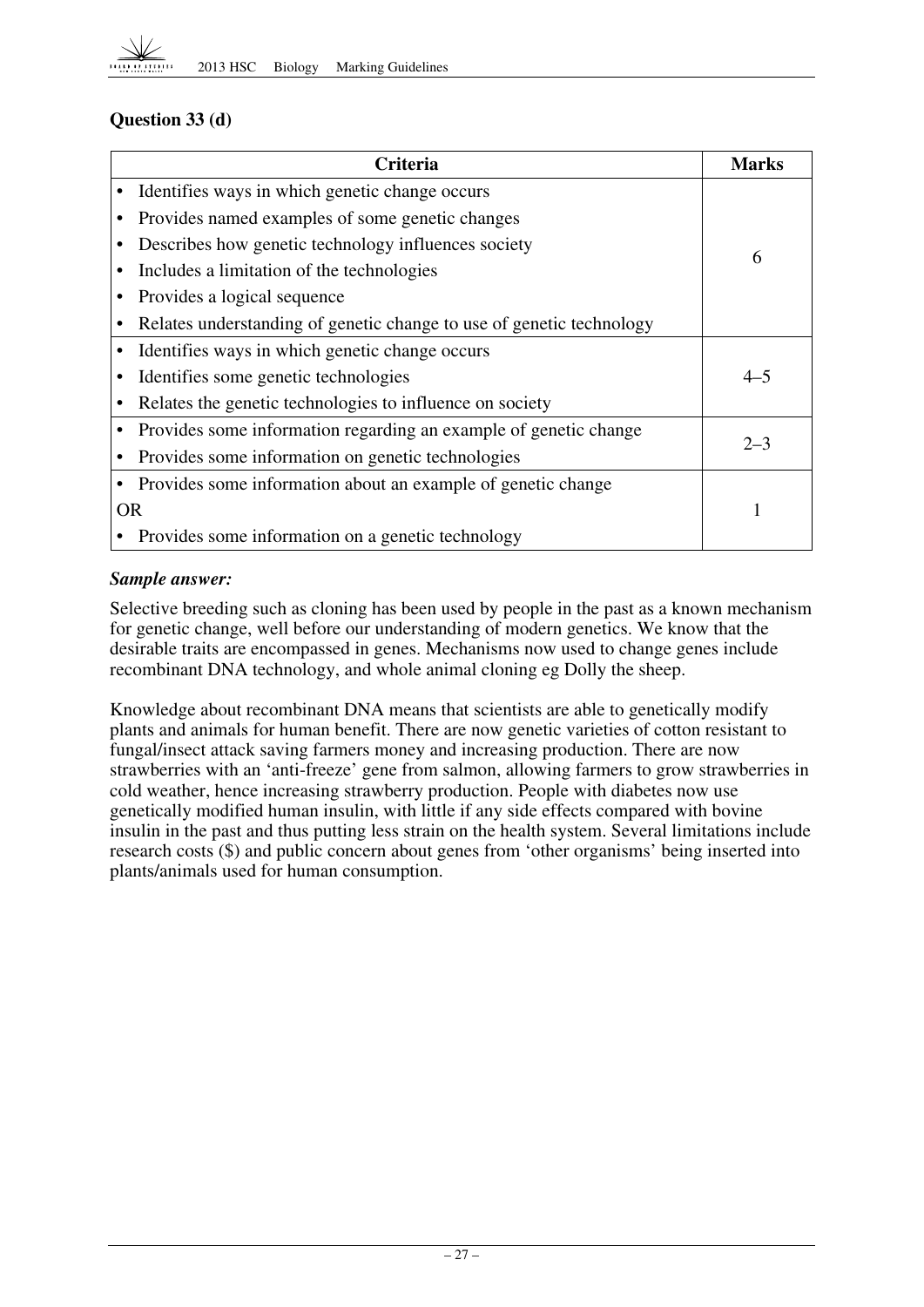

## **Question 33 (e) (i)**

| Criteria                                                                 | <b>Marks</b> |
|--------------------------------------------------------------------------|--------------|
| Indicates the main features of a method used to gain the genetic profile |              |

#### *Sample answer:*

A genetic profile can be generated by using linkage maps and recombinant DNA mapping by comparing gene sequences, especially in non-coding DNA, so familial relationships can be determined.

## **Question 33 (e) (ii)**

|           | Criteria                                                            | <b>Marks</b> |
|-----------|---------------------------------------------------------------------|--------------|
|           | Outlines the nature of the HGP                                      |              |
|           | Provides benefits for society of knowing gene therapy               | 6            |
|           | Provides limitations for society of knowing gene therapy            |              |
|           | Demonstrates a logical progression of ideas                         |              |
|           | Demonstrates a logical progression of ideas                         |              |
|           | AND                                                                 |              |
|           | Outlines the nature of the HGP                                      |              |
|           | Provides ONE benefit and ONE limitation of gene therapy for society | $4 - 5$      |
|           | <b>OR</b>                                                           |              |
|           | Provides only benefits for society                                  |              |
| <b>OR</b> |                                                                     |              |
|           | Provides only limitations for society                               |              |
|           | Outlines the nature of the HGP or gene therapy                      | $2 - 3$      |
|           | States a benefit or a limitation for society                        |              |
|           | Provides some relevant information on either HGP or gene therapy    |              |

#### *Sample answer/:*

The Human Genome Project involves the mapping and sequencing of all human genes. The HGP was used to identify and locate defective and healthy genes. Gene therapy involves inserting healthy genes into the individual who continues a defective gene. An example of the human disease where gene therapy is currently being used is cystic fibrosis (CF). CF occurs due to a mutation of the CFTR gene. Gene therapy is used to insert a healthy gene contained within a weakened virus cell often the common cold into the body of the affected person. The benefits of gene therapy included the ability to treat the symptoms that may lead to an early death, such as cystic fibrosis, making it a huge benefit to society. Another benefit is that gene therapy can be used to cure diseases which may reduce the cost to the health care system. A disadvantage of gene therapy is that it has had limited success and has not benefited society (eg cystic fibrosis is only effective for a short time only). Treatment is very expensive and puts a huge cost to the health system with only some individuals who could afford the treatment.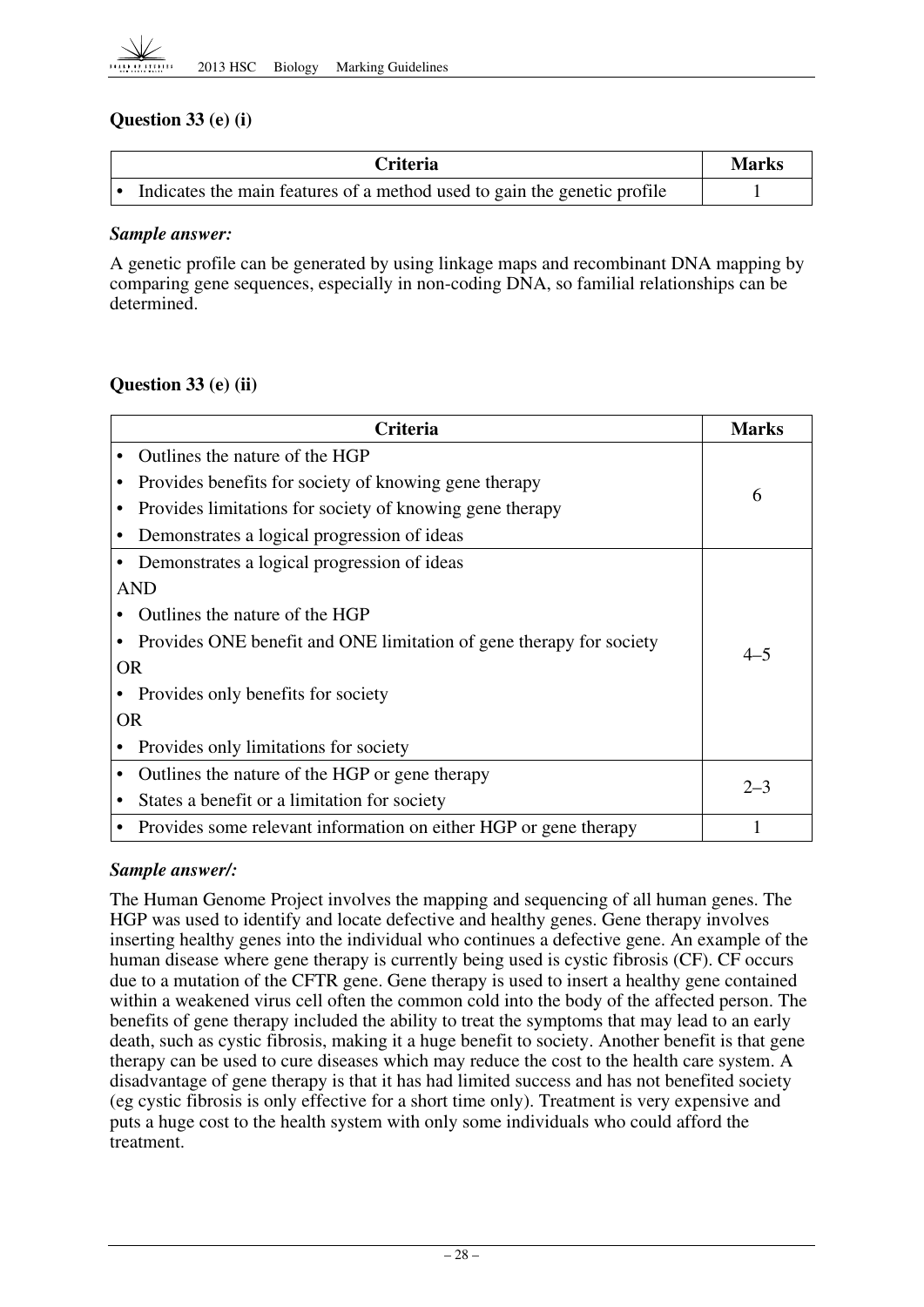## **The!Human Story**

## **Question 34 (a)**

| <b>Criteria</b>                                                                                    | Marks |
|----------------------------------------------------------------------------------------------------|-------|
| Sketches in general terms the main features used to identify humans as the<br>species Homo Sapiens |       |
| • Provides some information used to identify humans as the species Homo<br>Sapiens                 |       |
| Provides a piece of information used to identify human as the species<br>Homo Sapiens              |       |

#### *Sample answer:*

They interbreed and produce fertile offspring.

They have a large cranial capacity, an upright stance and flat facial features.

## **Question 34 (b)**

| <b>Criteria</b>                                                                                                                                                         | <b>Marks</b> |
|-------------------------------------------------------------------------------------------------------------------------------------------------------------------------|--------------|
| Provides another dating technique and shows how this is similar or<br>different from ${}^{14}C$ dating and includes the time limitation from using ${}^{14}C$<br>dating |              |
| Provides another dating technique and shows how this is similar or<br>different to ${}^{14}C$ dating                                                                    |              |
| Provides another dating technique and attempts to show how it is similar<br>or different from $^{14}C$                                                                  |              |
| • Provides some information about dating fossils                                                                                                                        |              |

#### *Sample answer:*

 $14$ C can be used to give an absolute age of the fossil (hence relative as well) based on radioactive decay. This can only be done to fossils less than 100 000 years old because decay is exponential and there would be little radioactivity left after this time. Stratigraphy relies on comparing fossils with the geological strata they are in and known geological events. It can relatively date fossils to much older times but not give absolute dating.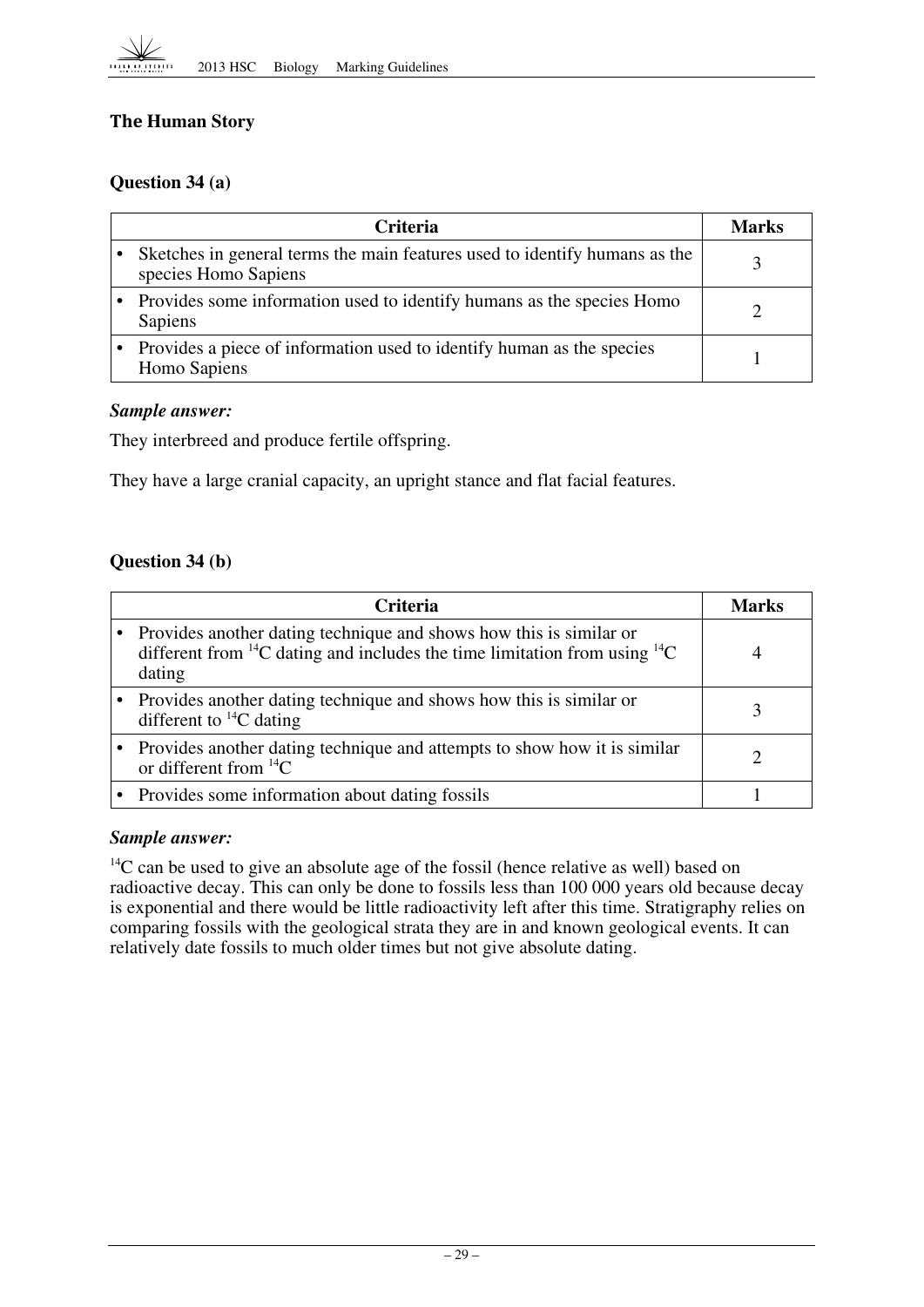

## **Question 34 (c) (i)**

| <b>Criteria</b>                                     | <b>Marks</b> |
|-----------------------------------------------------|--------------|
| Identifies at least two trends relevant to the data |              |
| • Identifies an increasing trend                    |              |
| OR                                                  |              |
| • Identifies a future decreasing trend              |              |

#### *Sample answer:*

The rate of growth in the human population has increased very rapidly between 1975–1999. The rate of growth is predicted to decrease in the future.

## **Question 34 (c) (ii)**

|           | Criteria                                                                                                | Marks |
|-----------|---------------------------------------------------------------------------------------------------------|-------|
|           | Indicates the main features of technologies that could explain the growth<br>rate before and after 1999 |       |
|           | Relates each technology to the data in the table                                                        |       |
|           | • Provides TWO technologies which impact on population                                                  |       |
| <b>OR</b> |                                                                                                         |       |
|           | Outlines ONE technology, relating it to the growth rate of population                                   |       |
|           | • Provides some relevant information                                                                    |       |

#### *Sample answer:*

Dramatic increase in human population numbers before 1999 is associated with technologies related to more efficient food production, widespread vaccination and improved sanitation.

Increased awareness and use of contraceptives have started to slow down population growth with the prediction that this will continue for the next 20 years.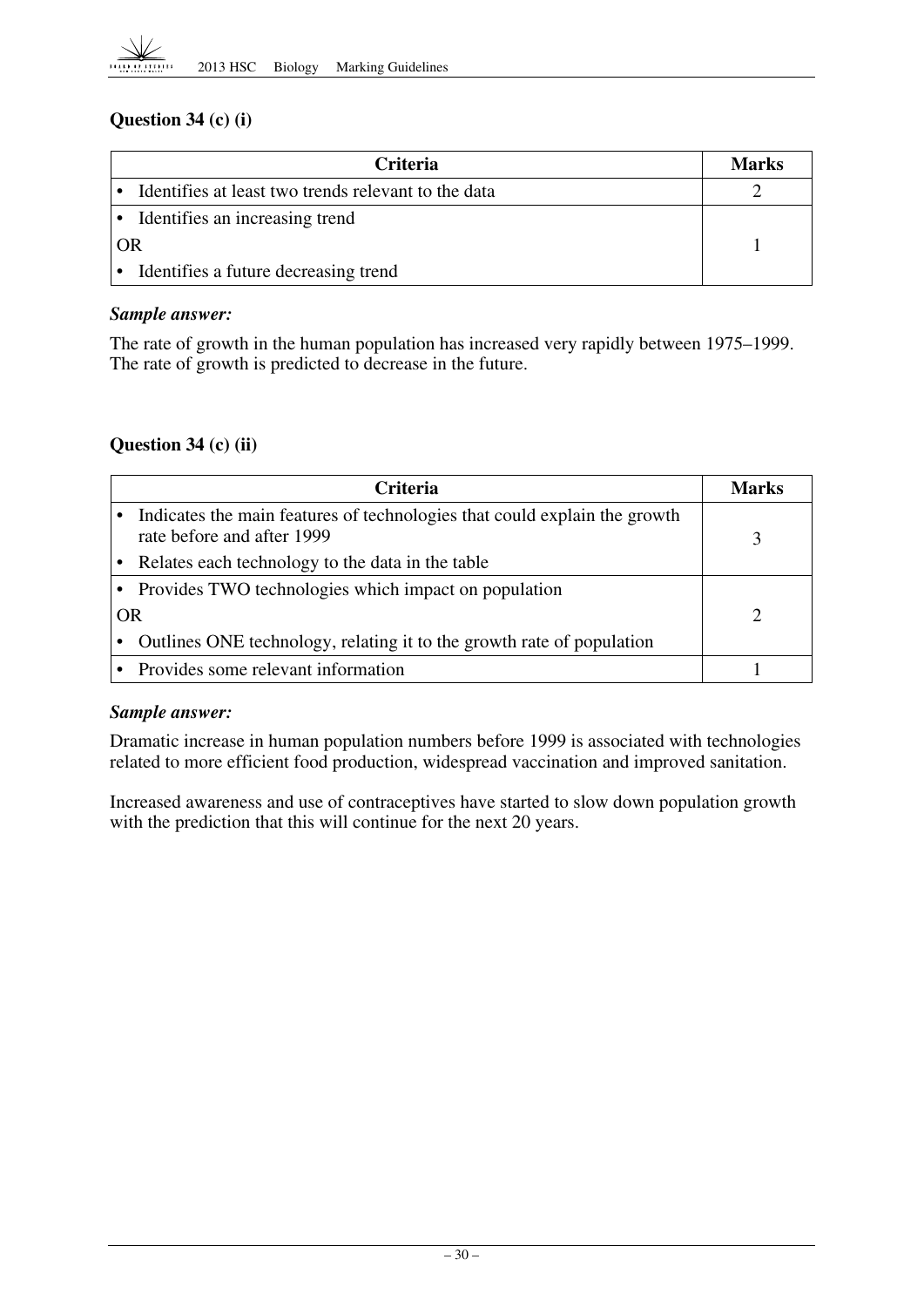

## **Question 34 (d)**

| <b>Criteria</b>                                                                           | Marks   |
|-------------------------------------------------------------------------------------------|---------|
| Outlines the main features of evolution                                                   |         |
| Outlines cultural changes in human populations that includes planning for<br>the future   | 6       |
| Relates cultural changes to changes in evolution                                          |         |
| Demonstrates a logical progression of ideas                                               |         |
| Identifies the main features of evolution                                                 |         |
| Identifies cultural changes in human populations                                          | $4 - 5$ |
| Relates cultural changes to changes in evolution                                          |         |
| Provides some information about cultural development or biological<br>evolution in humans | $2 - 3$ |
| Provides a piece of information about cultural development or human<br>evolution          |         |

## *Sample answer:*

Evolution requires a variation in the genetics of a population and selective pressures to allow survival of the fittest. Human's higher intellect has led to social strategies that affect evolution. Social structures have been developed and these are used to protect against selective pressures or remove selective pressures. Communication, verbally and written, meant that useful ideas learnt by individuals could be passed onto a group and hence there was an advantage by forming groups or tribes. The group both pooled knowledge and improved ideas and allowed specialisation by individuals to enhance the overall knowledge an skills of the group. "I do not have to be good at agriculture to obtain food, just the group does." This led to sustainable ideas and preparedness for the future eg developing agricultural techniques protected against intermittent food supplies, development of protection against wild beasts allowed young to develop to maturity. In terms of evolution, this has meant that there is less selection pressure so there is overall a more defective pool of genes present eg diabetes and hence the population is weaker overall. However, it gives a wider gene pool and so if a catastrophe occurs the variance of individuals means that someone would survive. Increased communication, changes to social structure, and instant travel has also mixed the gene pool and humans occupy all of the earth. This also means that speciation is less likely because of this mixed breeding from the whole genetic pool.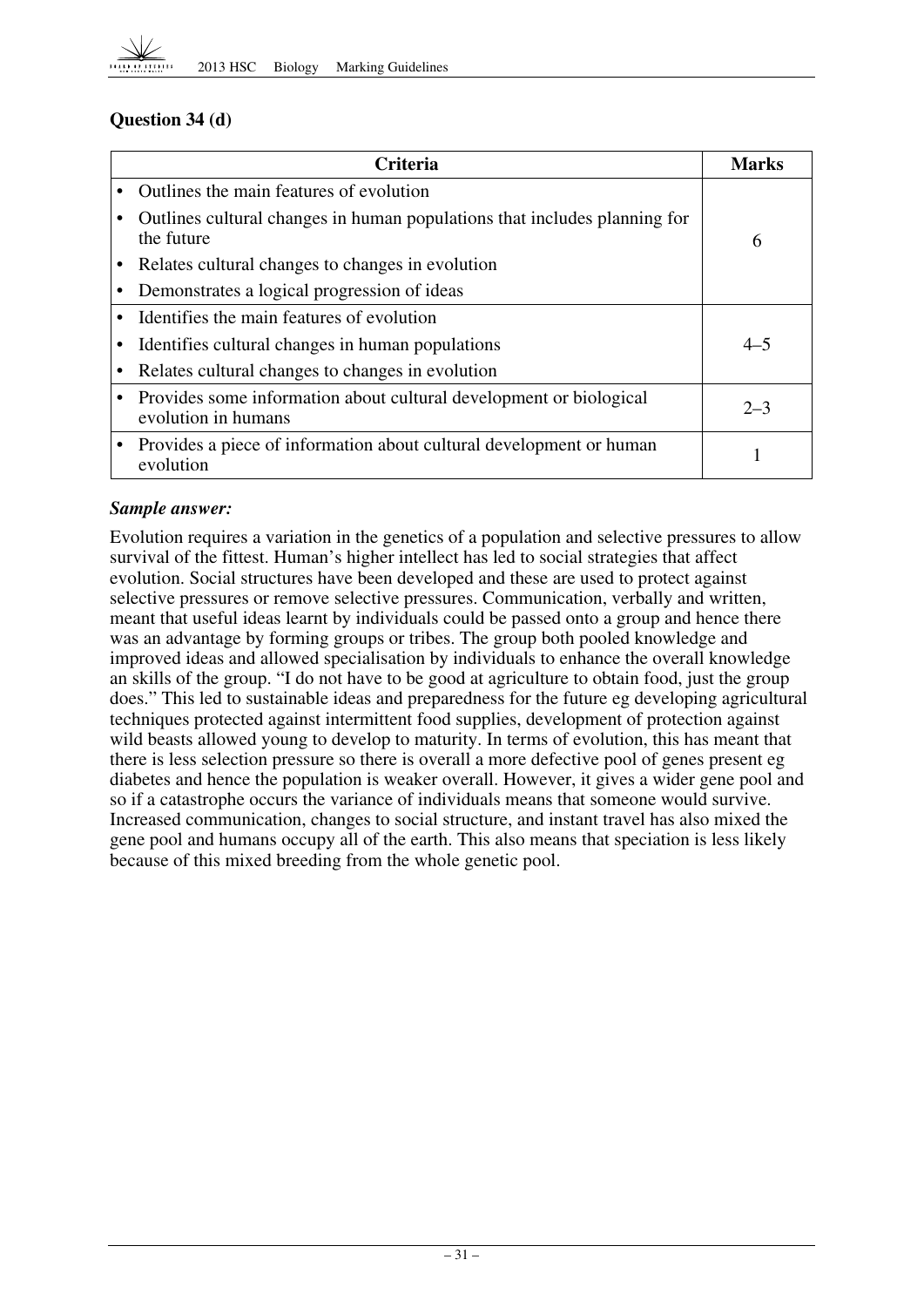## **Question 34 (e) (i)**

| Criteria                                       | Marks |
|------------------------------------------------|-------|
| Identifies the correct order of hominid skulls |       |

#### *Sample answer:*

C, A, B

## **Question 34 (e) (ii)**

|           | Criteria                                                                                                           |                |  |  |  |
|-----------|--------------------------------------------------------------------------------------------------------------------|----------------|--|--|--|
|           | Outlines traditional techniques of classifying primates                                                            |                |  |  |  |
|           | Outlines modern techniques of primate classification and shows the<br>relationship between them and classification | 6              |  |  |  |
|           | Relates molecular analysis to implications for primate classification                                              |                |  |  |  |
|           | Provides relevant examples                                                                                         |                |  |  |  |
|           | Outlines traditional techniques of classification using relevant examples                                          |                |  |  |  |
| <b>OR</b> |                                                                                                                    | 5              |  |  |  |
|           | Outlines modern techniques with implications for primate classification<br>using relevant examples                 |                |  |  |  |
|           | Identifies traditional techniques of classification using relevant examples                                        |                |  |  |  |
| 0R        |                                                                                                                    | $\overline{4}$ |  |  |  |
|           | Identifies modern techniques with implications for primate classification<br>using relevant examples               |                |  |  |  |
| ٠         | Identifies traditional or modern techniques with a connection linked to<br>primate classification                  | 3              |  |  |  |
| ٠         | Identifies a traditional or a modern technique                                                                     | $\overline{2}$ |  |  |  |
|           | Names a relevant example of a primate                                                                              |                |  |  |  |
|           | Provides some relevant information about primate classification                                                    |                |  |  |  |

#### *Sample answer:*

Previous opinions were based on structural features and geographical relationships in the fossil record.

Scientists could not establish if humans were more closely related to gorillas or chimpanzees based on structural features.

Karyotype analysis using chromosome banding patterns showed we are closely related to chimpanzees.

DNA hybridisation where hybrids of single stranded DNA from species are made, indicates orangutans are more distant from humans then gorillas or chimpanzees.

More precise genetic analysis, DNA sequencing, shows that humans actually bred with Neanderthals. Micro DNA analysis has enabled tracing of modern Homo Sapiens.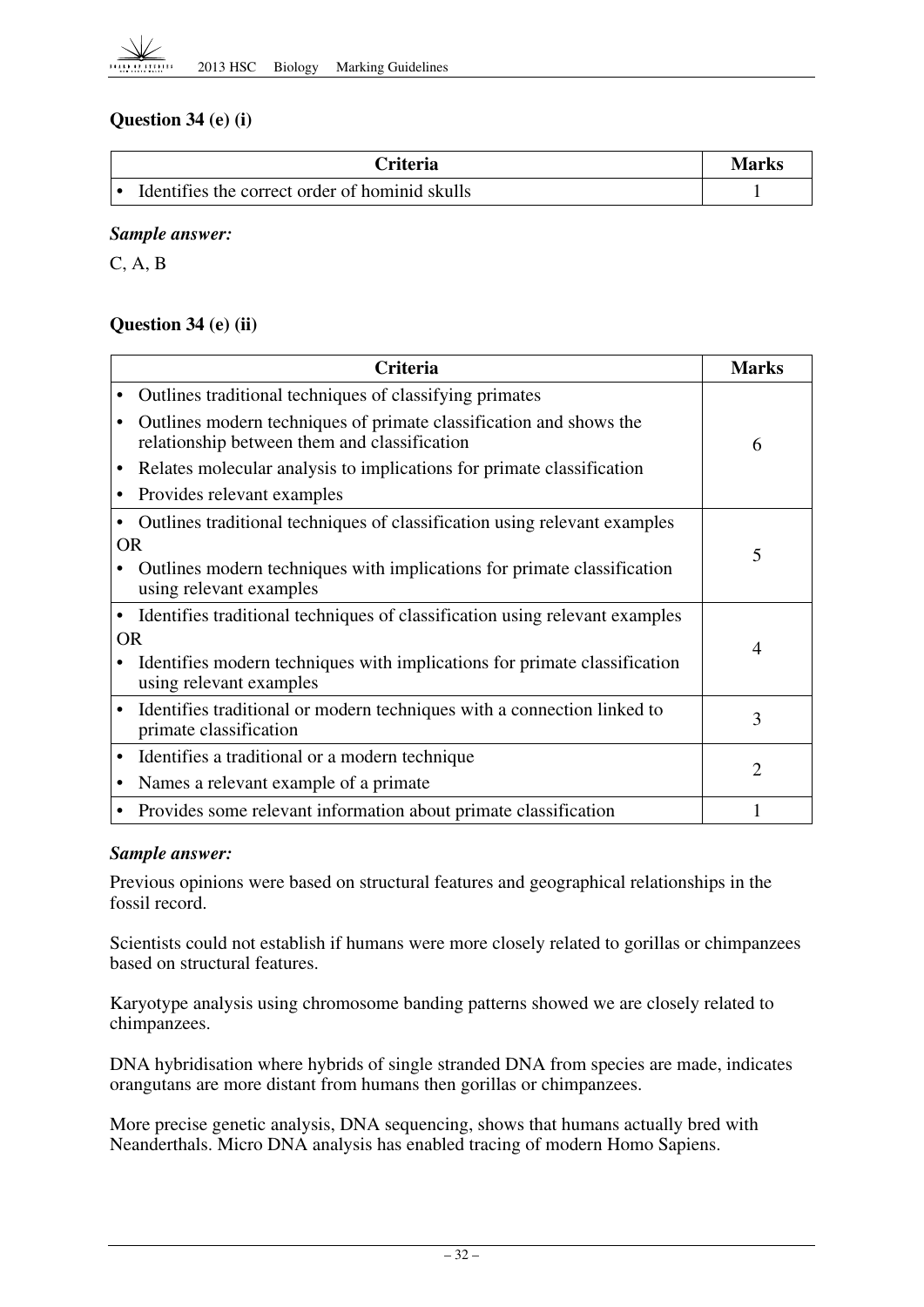## **Biochemistry**

## **Question 35 (a)**

| <b>Criteria</b> |                                                                                                                                       |   |  |
|-----------------|---------------------------------------------------------------------------------------------------------------------------------------|---|--|
|                 | • Identifies the coenzymes involved in the light reactions and their role                                                             | 3 |  |
|                 | Identifies the conversion ADP $\rightarrow$ ATP and NADP $\rightarrow$ NADPH                                                          |   |  |
|                 | • Identifies one of the coenzymes involved in the light reactions                                                                     |   |  |
| $\bullet$       | Identifies the conversion of that coenzyme during the light reactions OR<br>states the general role of coenzymes in assisting enzymes | ႒ |  |
|                 | • Identifies one of the coenzymes involved in the light reaction                                                                      |   |  |
| <b>OR</b>       |                                                                                                                                       |   |  |
|                 | States the general state of coenzymes in assisting enzymes                                                                            |   |  |

#### *Sample answer:*

Coenzymes assist the enzymes to catalyse some steps of the light reactions. During a light reaction coenzyme ADP is converted to ATP and NADP is reduced to NADPH.

## **Question 35 (b)**

| <b>Criteria</b>                                                                                  |   |  |  |
|--------------------------------------------------------------------------------------------------|---|--|--|
| Provides the characteristics and features of an appropriate experiment in a<br>logical sequence: |   |  |  |
| Method for pigment extraction                                                                    | 4 |  |  |
| Means to separate/isolate pigments                                                               |   |  |  |
| Means of identification                                                                          |   |  |  |
| Provides some characteristics and features of an appropriate experiment:                         |   |  |  |
| - Method for pigment extraction                                                                  | 3 |  |  |
| Means to separate/isolate pigments<br>$\overline{\phantom{m}}$                                   |   |  |  |
| Means of identification OR logical sequence<br>$-$                                               |   |  |  |
| Provides method for pigment extraction                                                           |   |  |  |
| Provides means to separate/isolate pigments OR means of identification                           |   |  |  |
| Provides any relevant detail of extraction of pigments in leaves                                 |   |  |  |

## *Sample answer:*

Extract chlorophyll from a leaf by:

- cutting up the leaf
- heating pieces of leaf in an organic solvent eg methylated spirits
- • do a paper chromatography of the pigment solution produced
- • do second hand research to identify the colour bands or use spectrophotometer to view spectrum of extracted pigment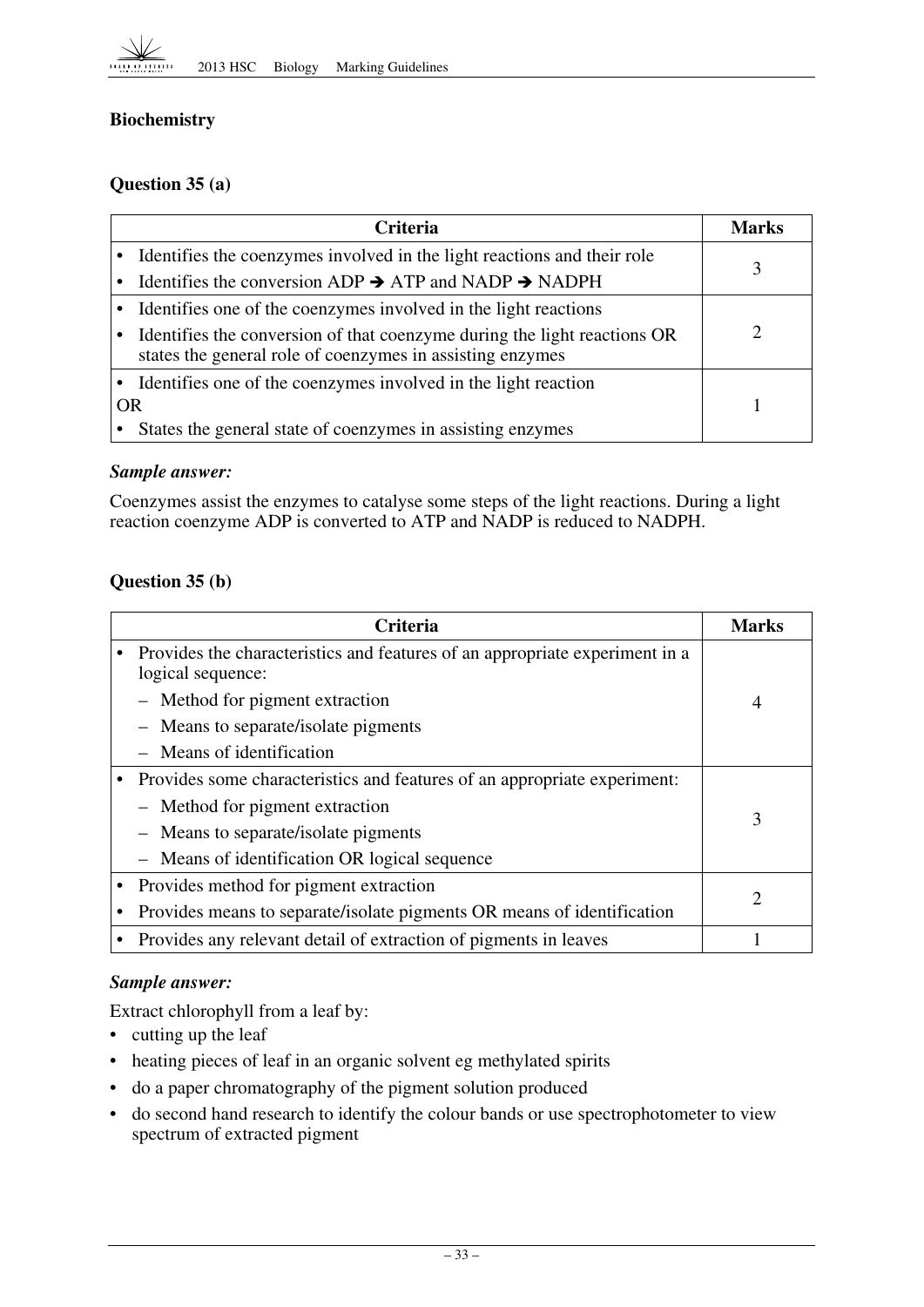

## **Question 35 (c) (i)**

| Criteria                                                       | <b>Marks</b> |
|----------------------------------------------------------------|--------------|
| Indicates correct decrease in photosynthesis per unit of light |              |

#### *Sample answer:*

Photosynthesis would decrease to a yield of 4.5 per unit amount of light.

## **Question 35 (c) (ii)**

| <b>Criteria</b>                                                          |                |  |  |  |
|--------------------------------------------------------------------------|----------------|--|--|--|
| • Identifies the evidence for a photosynthetic unit                      |                |  |  |  |
| Indicates the experimental conclusion of Emerson and Arnold              | $\overline{4}$ |  |  |  |
| Indicates the theoretical evidence of Gaffron and Wohl                   |                |  |  |  |
| • Provides the overall impact on how photosynthesis is understood        |                |  |  |  |
| • THREE of the above                                                     |                |  |  |  |
| • TWO of the above                                                       |                |  |  |  |
| • Provides some information about chlorophyll conversion of light energy |                |  |  |  |

#### *Sample answer:*

It had been found earlier that 1 molecule of  $CO<sub>2</sub>$  could be converted for every 4 quanta of light absorbed by 1 chlorophyll. The graph above indicates that thousands of molecules of chlorophyll are needed per conversion of one molecule of  $CO<sub>2</sub>$ , which led Emerson and Arnold to conclude that a photosynthetic unit containing about 2000 molecules of chlorophyll (rather than just one) existed. Gaffron and Wohl calculated the theoretical number of molecules of chlorophyll needed to be converted based on Blackman's reaction. They came up with a similar number to Emerson and Arnold. They suggested that there were special chlorophyll molecules near the centre of the unit and this lead to the idea of antennae chlorophylls.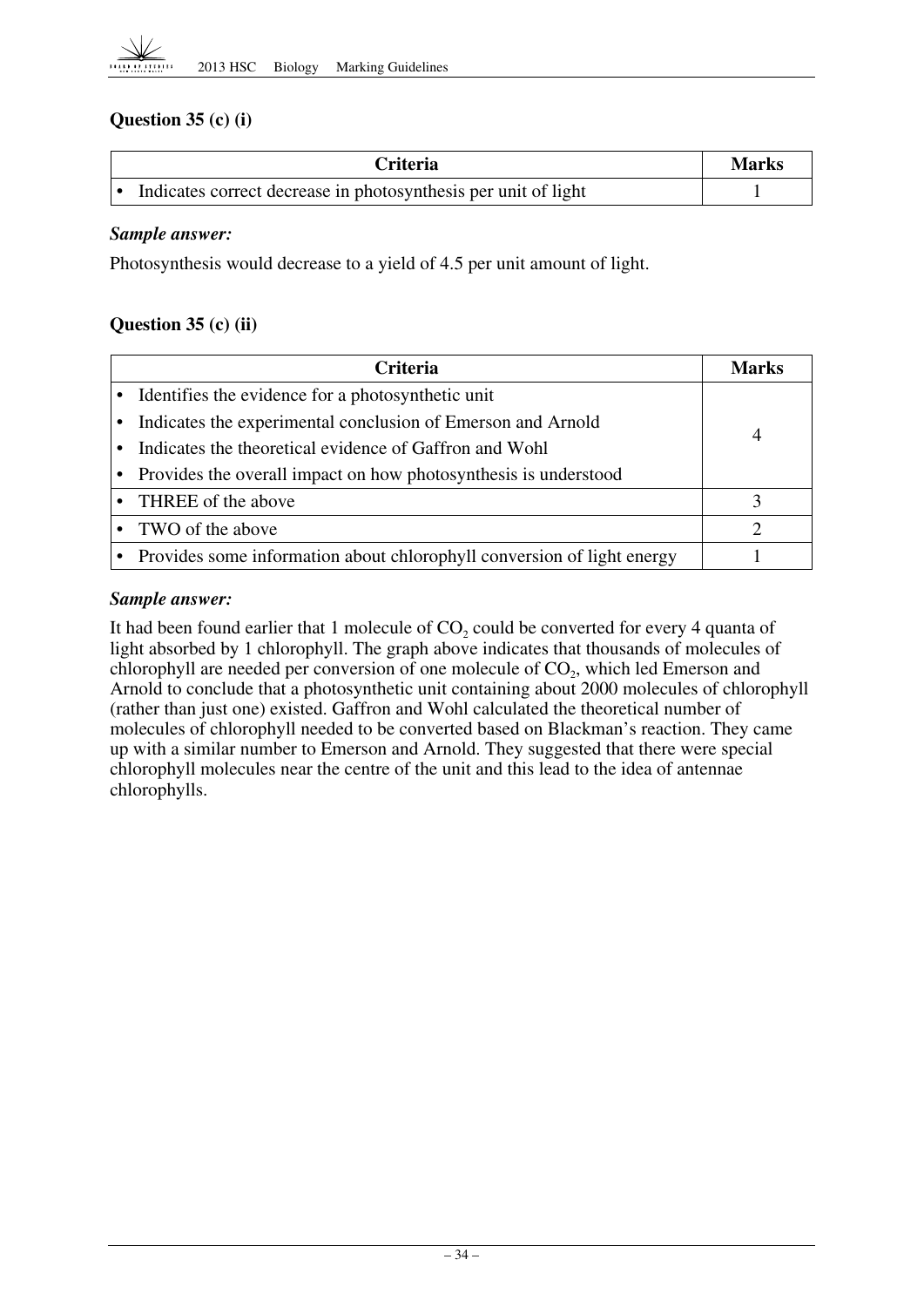

## **Question 35 (d)**

|           | <b>Criteria</b>                                                                                                                                | <b>Marks</b> |
|-----------|------------------------------------------------------------------------------------------------------------------------------------------------|--------------|
|           | Demonstrates a knowledge of different isotopes in the context of relating<br>specific isotopes to biochemical pathways                         |              |
| ٠         | Provides some examples of isotopes used to trace biochemical pathways                                                                          | 6            |
| $\bullet$ | Indicates a specific scientist associated with this research                                                                                   |              |
| $\bullet$ | Presents ideas in a logical sequence                                                                                                           |              |
|           | Demonstrates a knowledge of isotopes in the context of biochemistry                                                                            |              |
|           | Provides an example of an isotope used to trace a biochemical pathway                                                                          |              |
| <b>OR</b> |                                                                                                                                                | $4 - 5$      |
|           | Provides an example of isotopes used to trace biochemical pathways                                                                             |              |
|           | Indicates a specific scientist associated with this research                                                                                   |              |
|           | Provides some information about isotopes                                                                                                       |              |
|           | Identifies a link between an isotope and a biochemical pathway or<br>identifies a scientist who used an isotope to trace a biochemical pathway | $2 - 3$      |
| $\bullet$ | Provides some information about an isotope                                                                                                     |              |
| <b>OR</b> |                                                                                                                                                |              |
|           | Provides some information about a biochemical pathway                                                                                          | 1            |
| <b>OR</b> |                                                                                                                                                |              |
|           | Provides some information about a scientist who used an isotope in<br>biochemistry                                                             |              |

## *Sample answer:*

If a known substance labelled with a nuclear tracer isotope is fed to an organism, the fate of the labelled compound can be traced because the body treats it the same as an unlabelled substance. The isotope has more neutrons and so is heavier. Also any changes of position of the isotope on the molecule can be seen.  ${}^{3}H$  can be used to track the transport of H across the thylakoid membrane, <sup>14</sup>C can be used to study the assimilation of  $CO<sub>2</sub>$  into glucose, and <sup>32</sup>P can be used to examine changes from ADP into ATP. Ruben used  $H_2^{18}O$  to determine that oxygen formed by plants was from  $H_2O$ . Ruben also showed that the water was not used to make glucose. However, the short lifetime of  ${}^{11}CO_2$  did not allow determination of the fate of  $14$ C in photosynthesis. This led to the discovery of the Calvin cycle. Benson showed by similar means that the fixation of  $CO<sub>2</sub>$  was dependent but separate from the light reaction.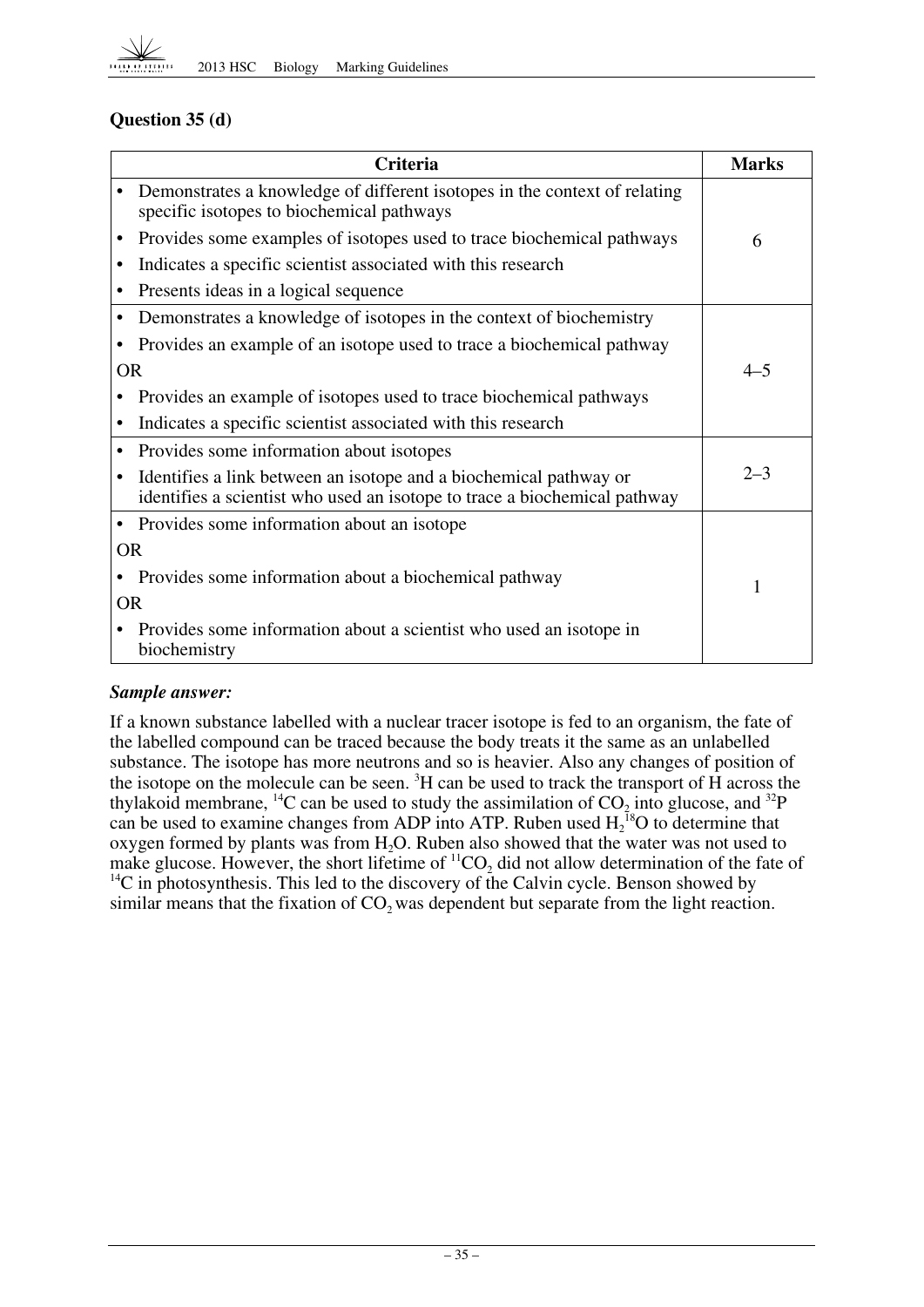

## **Question 35 (e) (i)**

| <b>Criteria</b>                      | Marks |
|--------------------------------------|-------|
| Names the products of photosynthesis |       |

#### *Sample answer:*

Glucose and oxygen

## **Question 35 (e) (ii)**

|           | <b>Marks</b>                                                                                                                            |         |  |  |
|-----------|-----------------------------------------------------------------------------------------------------------------------------------------|---------|--|--|
|           | Names three environmental issues                                                                                                        |         |  |  |
|           | Relates how use of photosynthesis could be used to solve each of the three<br>problems                                                  | 6       |  |  |
|           | Demonstrates logical progression of ideas                                                                                               |         |  |  |
|           | Names three environmental issues                                                                                                        |         |  |  |
|           | AND                                                                                                                                     |         |  |  |
|           | Relates how use of photosynthesis can help solve two of the named<br>problems                                                           | $4 - 5$ |  |  |
| OR.       |                                                                                                                                         |         |  |  |
|           | Relates how use of photosynthesis can help solve one of the named<br>problems and provides some information in support of the other two |         |  |  |
|           | Names three environmental issues                                                                                                        |         |  |  |
|           | Links photosynthesis to some aspect of these issues                                                                                     |         |  |  |
| <b>OR</b> |                                                                                                                                         | $2 - 3$ |  |  |
|           | Names at least two environmental issues and provides some information<br>on how these issues can be addressed                           |         |  |  |
|           | Provides some relevant information                                                                                                      |         |  |  |

#### *Sample answer:*

Burning of fossil fuels is increasing  $CO<sub>2</sub>$  levels and this is causing global warming and rising sea levels. By increasing forest areas we can use photosynthesis to absorb more  $CO<sub>2</sub>$  and reduce global warming.

Most electricity is made by burning fossil fuels. With further research on chloroplasts we might be able to use chloroplasts as green 'solar cells' to produce electricity. This will help to lower  $CO<sub>2</sub>$  production and therefore reduce the risk of global warming.

Humans need food and all protein and carbohydrates originate in plants. As the world's population rises we should eat more plants.

The carbohydrates made by plants can be directly used as fuel or be converted into oil fuels.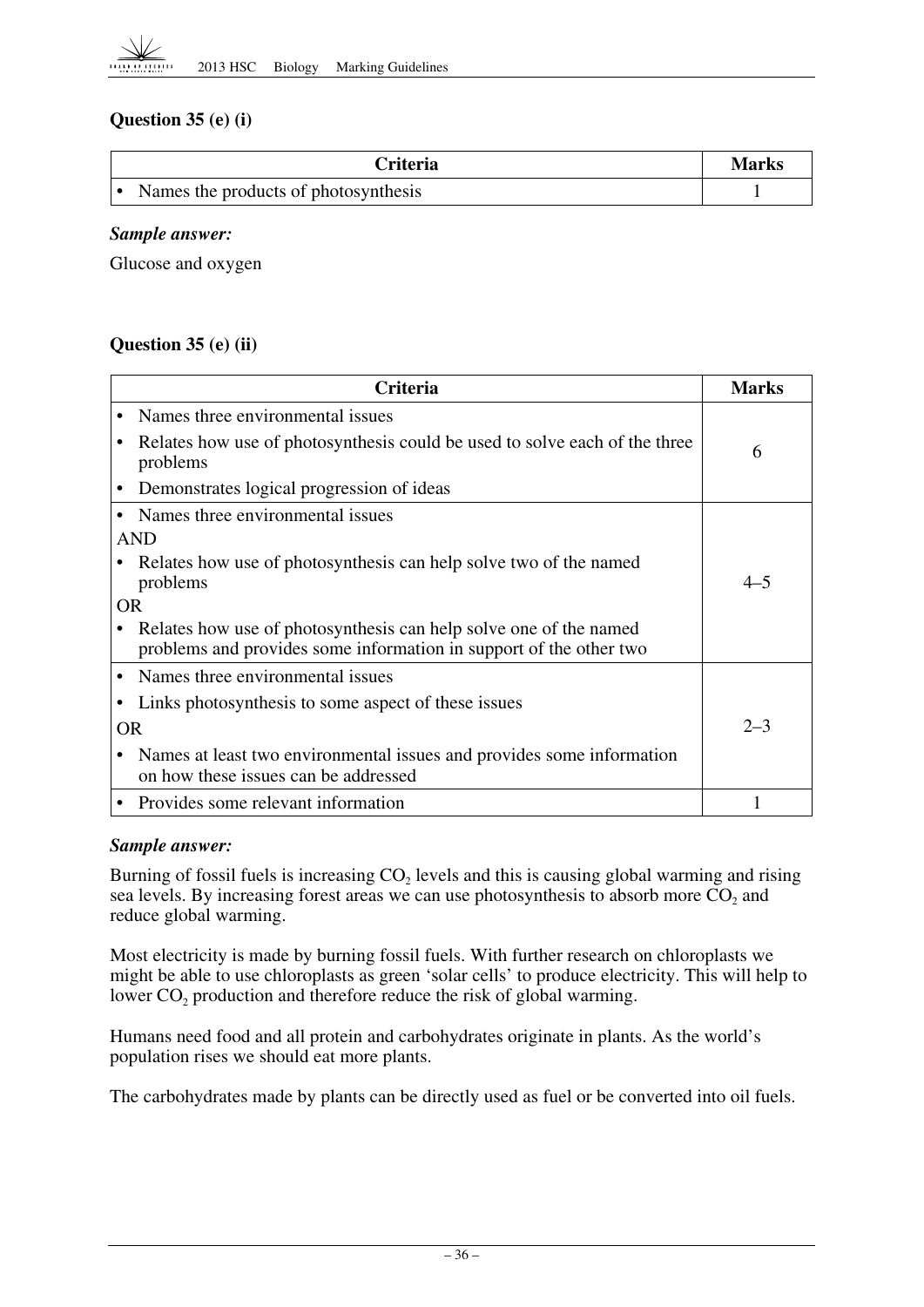

# **Biology**

# 2013 HSC Examination Mapping Grid

#### **Section I Part A**

| <b>Question</b> | <b>Marks</b> | Content                                                  | <b>Syllabus outcomes</b>                           |
|-----------------|--------------|----------------------------------------------------------|----------------------------------------------------|
| $\mathbf{1}$    | $\mathbf{1}$ | 9.4.2.3.1, 9.4.2.3.2, 9.4.2.2.2,<br>9.1.12.1d, 9.1.11.3a | H <sub>3</sub> , H <sub>12</sub> , H <sub>11</sub> |
| $\overline{2}$  | $\mathbf{1}$ | 9.4.4.2.2, 9.4.5.2.1                                     | H <sub>6</sub>                                     |
| $\overline{3}$  | $\mathbf{1}$ | 9.4.5.2.3, 9.4.5.3.1, 9.4.7.1                            | H <sub>4</sub>                                     |
| $\overline{4}$  | $\mathbf{1}$ | 9.4.4.2.1, 9.4.4.2.4                                     | H <sub>6</sub>                                     |
| 5               | $\mathbf{1}$ | 9.3.2.2.1, 9.3.2.2.3                                     | H <sub>9</sub>                                     |
| 6               | $\mathbf{1}$ | 9.4.5.2.2, 9.4.5.2.4                                     | H <sub>6</sub>                                     |
| $\tau$          | $\mathbf{1}$ | 9.4.6.2.2                                                | H <sub>4</sub>                                     |
| 8               | $\mathbf{1}$ | 9.3.3.2.1                                                | H1, H9                                             |
| 9               | $\mathbf{1}$ | 9.2.3.3.6, 9.2.3.2.8                                     | H <sub>6</sub>                                     |
| 10              | $\mathbf{1}$ | 9.2.2.2.3                                                | H <sub>6</sub>                                     |
| 11              | $\mathbf{1}$ | 9.4.7.2.1, 9.4.7.3.2                                     | H3, H4                                             |
| 12              | $\mathbf{1}$ | 9.2.1.2.4, 9.2.1.2.5, 9.1.14.1b                          | H6, H14                                            |
| 13              | $\mathbf{1}$ | 9.2.2.2.1, 9.2.2.2.5                                     | H <sub>6</sub>                                     |
| 14              | $\mathbf{1}$ | 9.2.3.2.7, 9.2.3.3.3                                     | H3, H6                                             |
| 15              | $\mathbf{1}$ | 9.2.1.2.4, 9.2.2.1.5, 9.2.1.3.2                          | H <sub>6</sub>                                     |
| 16              | 1            | 9.3.1.2.2                                                | H10                                                |
| 17              | $\mathbf{1}$ | 9.2.1.2.8, 9.2.1.3.3                                     | H <sub>6</sub>                                     |
| 18              | $\mathbf{1}$ | 9.1.14.1a, 9.1.14.1d, 9.3.2.2.6,<br>9.3.2.3.1            | H9, H14                                            |
| 19              | $\mathbf{1}$ | 9.2.1.3.1, 9.1.13.1f, 9.1.14.1a,<br>9.1.14.1d, 9.1.14.3c | H6, H13, H14                                       |
| 20              | $\mathbf{1}$ | 9.3.4.2.6, 9.3.4.2.4                                     | H1, H2, H9, H10                                    |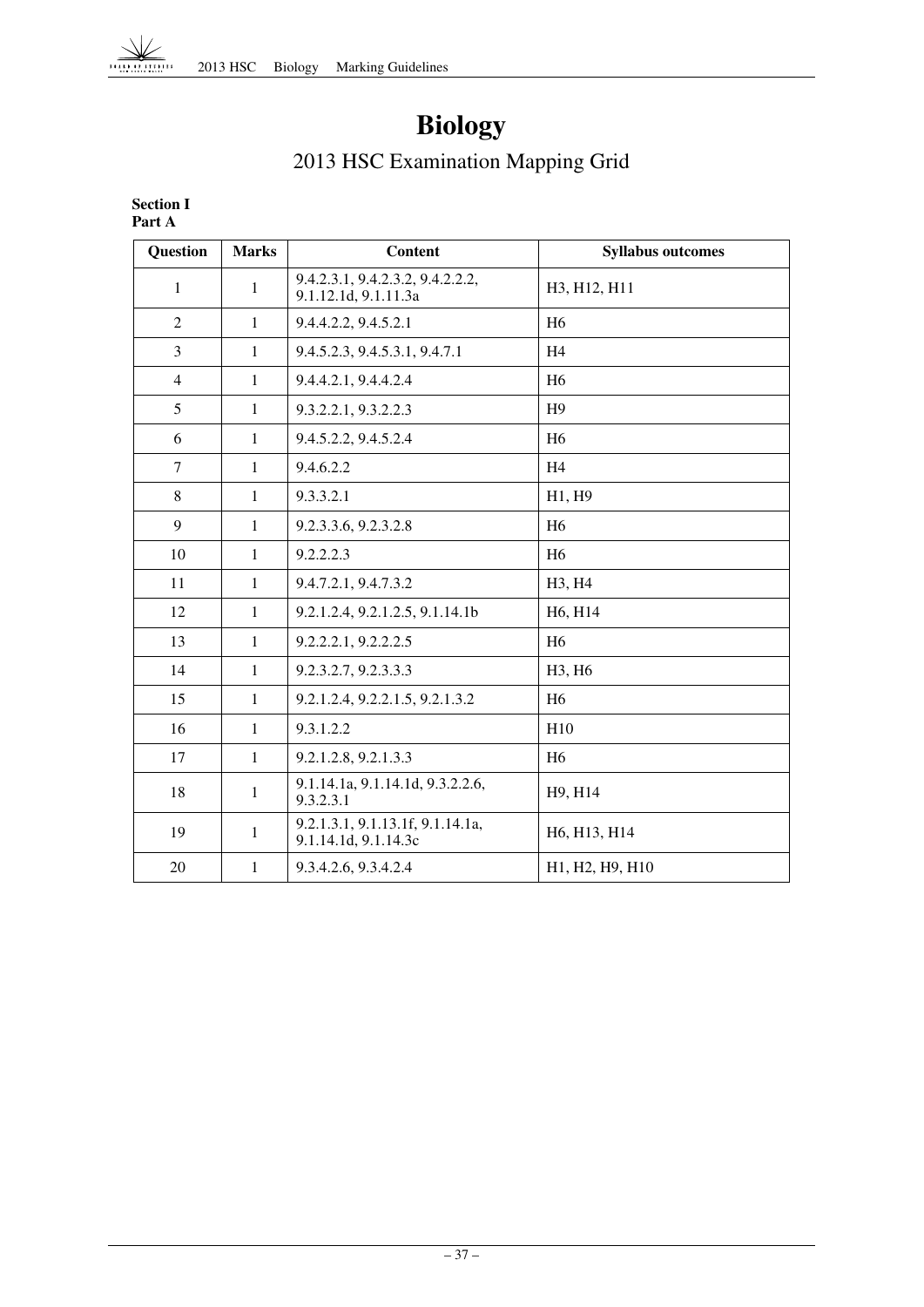| <b>Question</b> | <b>Marks</b>   | Content                                                             | <b>Syllabus outcomes</b>                                                                             |
|-----------------|----------------|---------------------------------------------------------------------|------------------------------------------------------------------------------------------------------|
| 21              | $\overline{4}$ | 9.4.5.2.1, 9.4.5.2.2                                                | H <sub>6</sub>                                                                                       |
| 22              | 3              | 9.3.3.2.6, 9.3.3.2.7                                                | H <sub>1</sub> , H <sub>2</sub> , H <sub>9</sub>                                                     |
| 23              | $\overline{4}$ | 9.2.3.2.9, 9.2.1.2.9, 9.2.1.3.3,<br>9.1.14.1b, 9.1.14.1d, 9.1.14.1g | H <sub>6</sub> , H <sub>8</sub> , H <sub>14</sub>                                                    |
| 24(a)           | $\overline{4}$ | 9.4.3.2.1, 9.4.3.3.1, 9.1.11.3a,<br>9.1.13.1a, 9.1.13.1e            | H1, H2, H4, H8, H11, H13                                                                             |
| 24(b)           | 3              | 9.4.2.3.1, 9.4.3.3.1, 9.1.11.2a,<br>9.1.11.2b, 9.1.11.2c,           | H1, H2, H11                                                                                          |
| 25(a)           | $\mathbf{1}$   | 9.2.1.3.1                                                           | H <sub>6</sub>                                                                                       |
| 25(b)           | $\mathbf{1}$   | $9.2.1.3.1, 9.1.14.1(a)$ ,                                          | H <sub>6</sub> , H <sub>14</sub>                                                                     |
| 25(c)           | $\overline{4}$ | 9.2.1.3.1, 9.1.14.1(a) 9.1.14.1(d),<br>9.1.14.1(g)                  | H6, H14                                                                                              |
| 25(d)           | $\mathbf{1}$   | 9.2.1.2.7, 9.1.14.1(b)                                              | H6, H14                                                                                              |
| 26              | 3              | 9.3.1.2.3, 9.3.1.3.2                                                | H1, H2, H10                                                                                          |
| 27              | $\overline{4}$ | 9.3.1.3.4, 9.3.1.2.3                                                | H1, H2, H3, H6, H9                                                                                   |
| 28(a)           | 2              | 9.4.7.3.1                                                           | H <sub>6</sub>                                                                                       |
| 28(b)           | 5              | 9.3.5.2.2, 9.4.7.2.2, 9.4.7.3.3, 9.4.7.1                            | H <sub>2</sub> , H <sub>3</sub> , H <sub>4</sub> , H <sub>7</sub> , H <sub>8</sub> , H <sub>10</sub> |
| 29(a)           | 2              | 9.2.3.2.6                                                           | H <sub>6</sub>                                                                                       |
| 29(b)           | 2              | 9.2.3.2.6                                                           | H <sub>6</sub>                                                                                       |
| 29(c)           | $\overline{4}$ | 9.2.3.2.5, 9.2.3.2.6, 9.2.3.2.7                                     | H <sub>6</sub>                                                                                       |
| 30              | 8              | 9.3.4.1, 9.3.5.1                                                    | H1, H3, H4, H6, H7, H9, H10                                                                          |

#### **Section I Part B**

#### **Section II**

| <b>Question</b> | <b>Marks</b>   | <b>Content</b>                                                  | <b>Syllabus outcomes</b>         |
|-----------------|----------------|-----------------------------------------------------------------|----------------------------------|
| Question<br>31  |                | Communication                                                   |                                  |
| (a)             | 3              | 9.5.5.2.3, 9.5.5.2.2                                            | H <sub>6</sub>                   |
| (b)             | $\overline{4}$ | $9.1.13.1(a)$ and (e), $9.5.6.2.2$ ,<br>9.5.6.2.4, 9.5.6.3.1    | H <sub>6</sub> , H <sub>13</sub> |
| $(c)$ (i)       | $\overline{4}$ | 9.5.3.2.1, 9.5.3.3.1, 9.5.3.3.2,<br>$9.1.13.1(e)$ , $9.5.3.2.3$ | H <sub>6</sub> , H <sub>13</sub> |
| $(c)$ (ii)      | $\mathbf{1}$   | 9.5.3.2.5                                                       | H <sub>3</sub>                   |
| (d)             | 6              | 9.5.4.2.1, 9.5.4.2.2, 9.5.4.2.4,<br>9.5.1.2.1, 9.5.7.2.2        | H <sub>6</sub>                   |
| $(e)$ $(i)$     | $\mathbf{1}$   | 9.5.2.2.1, 9.5.7.2.3, 9.5.7.3.3                                 | H <sub>6</sub>                   |
| $(e)$ (ii)      | 6              | 9.5.4.2.1, 9.5.6.3.3, 9.5.7.2.4                                 | H <sub>4</sub> , H <sub>6</sub>  |
| Question<br>32  |                | <b>Biotechnology</b>                                            |                                  |
| (a)             | 3              | 9.6.4.2.1                                                       | H <sub>6</sub> , H <sub>9</sub>  |
| (b)             | $\overline{4}$ | 9.6.3.3.1, 9.6.3.3.2, 9.6.3.2.1                                 | H <sub>3</sub> , H <sub>6</sub>  |
| $(c)$ $(i)$     | 2              | 9.6.5.3.1, 9.1.11.3(a)                                          | H9, H11                          |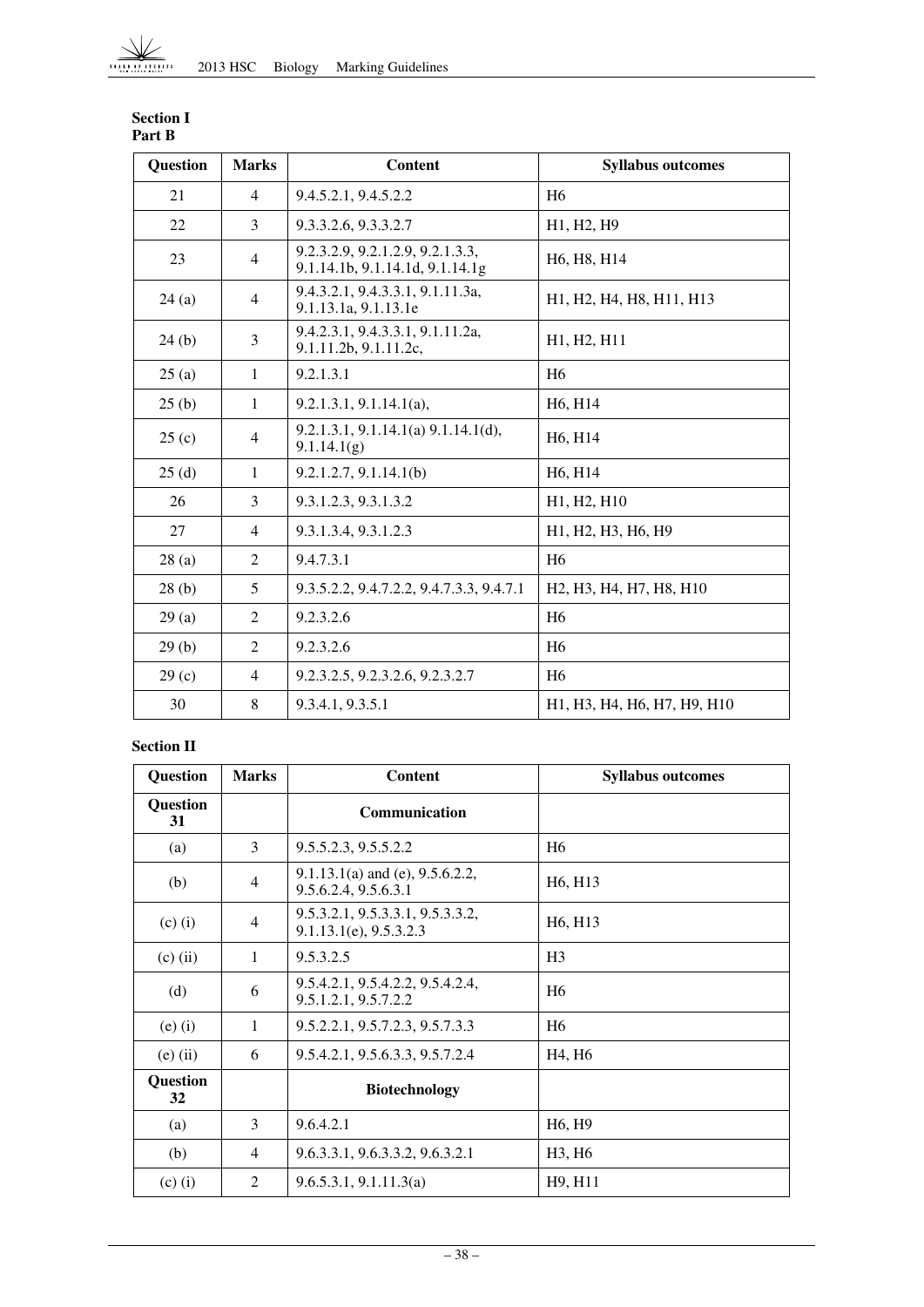#### 2013 HSC Biology Marking Guidelines  $\frac{1}{2}$

| <b>Question</b> | <b>Marks</b>   | <b>Content</b>                                | <b>Syllabus outcomes</b>         |
|-----------------|----------------|-----------------------------------------------|----------------------------------|
| $(c)$ (ii)      | 1              | 9.6.5.3.1                                     | H <sub>9</sub>                   |
| $(c)$ (iii)     | $\overline{2}$ | 9.6.5.2.2                                     | H <sub>9</sub>                   |
| (d)             | 6              | 9.6.6.2.2, 9.6.6.3.1                          | H <sub>2</sub> , H <sub>6</sub>  |
| $(e)$ $(i)$     | $\mathbf{1}$   | 9.6.1.2.1, 9.6.1.2.2                          | H4, H7, H8                       |
| $(e)$ (ii)      | 6              | 9.6.1.3.1, 9.6.1.2.1, 9.6.1.2.2, 9.6.7        | H3, H5, H8                       |
| Question<br>33  |                | <b>Genetics: The Code Broken?</b>             |                                  |
| (a)             | 3              | 9.7.2.2.3, 9.7.2.3.2                          | H6, H9                           |
| (b)             | 4              | 9.7.1.2.1, 9.1.12.3 (c), 9.7.1.3.2            | H6, H9, H12                      |
| $(c)$ $(i)$     | 2              | $9.7.3.3.1, 9.7.3.2.2, 9.1.13.1$ (e)          | H9, H13                          |
| $(c)$ (ii)      | 3              | 9.7.3.3.1, 9.7.3.2.2, 9.7.3.2.3,<br>9.7.3.2.4 | H1, H2, H9, H14                  |
| (d)             | 6              | 9.7.4.2.1, 9.7.7.3, 9.7.6.1                   | H3, H4, H6, H7, H8, H9           |
| $(e)$ $(i)$     | $\mathbf{1}$   | 9.7.4.2.4                                     | H7, H8                           |
| $(e)$ (ii)      | 6              | 9.7.4.1, 9.7.6.1                              | H3, H4, H7, H8                   |
| Question<br>34  |                | <b>The Human Story</b>                        |                                  |
| (a)             | $\overline{3}$ | 9.8.3.2.2, 9.8.1.2.2, 9.8.1.3.1               | H10                              |
| (b)             | $\overline{4}$ | 9.8.2.2.3, 9.8.2.2.4, 9.1.14.1(a)             | H3, H14                          |
| $(c)$ $(i)$     | $\overline{2}$ | 9.8.6.3.1, 9.1.14.1a,                         | H <sub>4</sub> , H <sub>14</sub> |
| $(c)$ (ii)      | 3              | 9.8.6.3.1                                     | H5, H12.4, H14.1                 |
| (d)             | 6              | 9.8.5.2.1, 9.8.6.1                            | H <sub>4</sub> , H <sub>10</sub> |
| $(e)$ $(i)$     | $\mathbf{1}$   | 9.8.3.2.2, 9.1.12.3(c)                        | H10, H12.4                       |
| $(e)$ (ii)      | 6              | 9.8.1.3.3, 9.8.2.2.6, 9.8.2.3.2               | H1, H9                           |